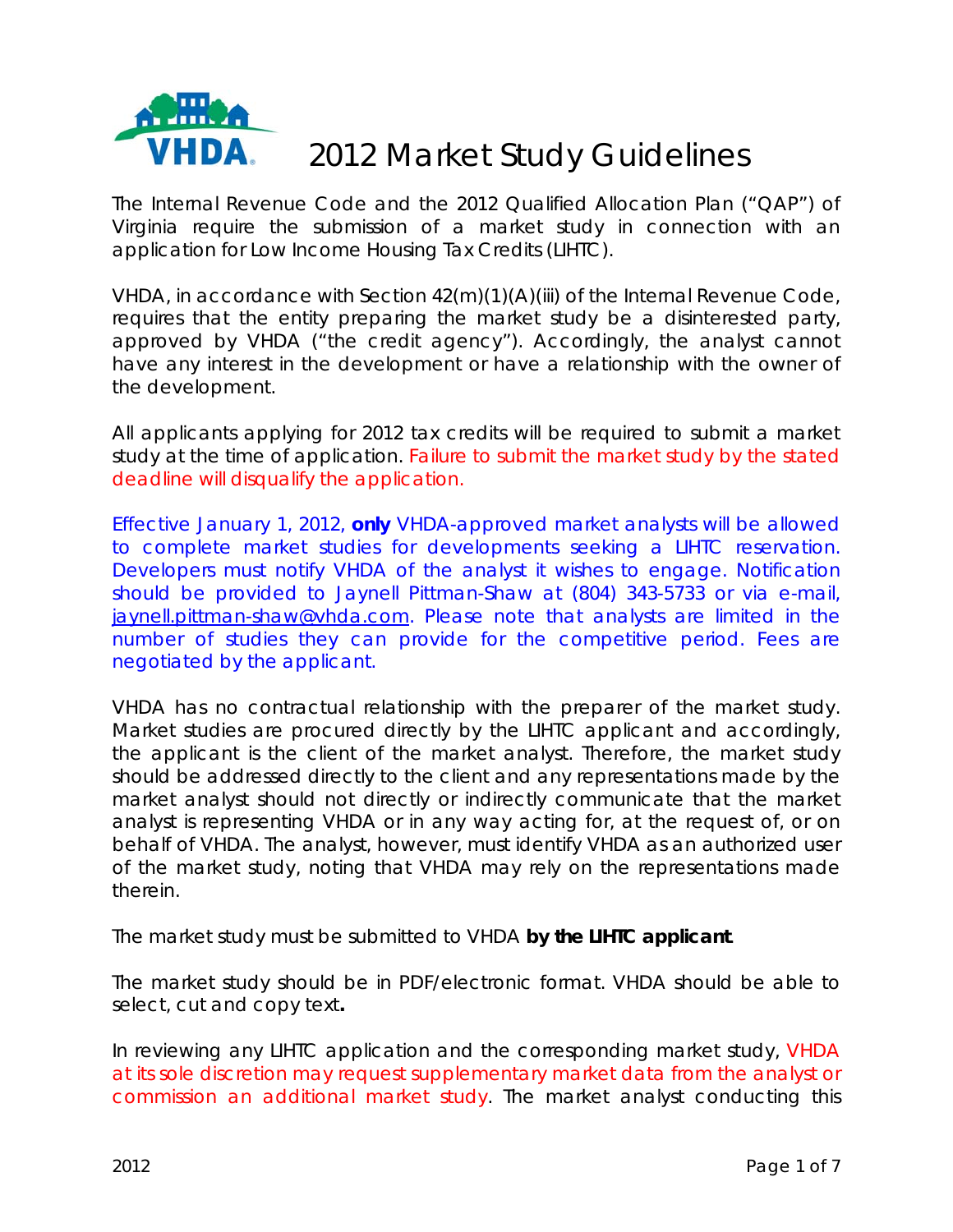additional work, will be commissioned and compensated directly by VHDA, and in such transaction, VHDA will be the client of the market study preparer.

Any market study submitted to VHDA in connection with a LIHTC application will remain VHDA's possession and may continue to be relied upon by VHDA in determining the market feasibility of the proposed development, regardless of any circumstances that might exist between the LIHTC applicant and the market study analyst or firm.

On occasion, there are inconsistencies between certain representations in the LIHTC application and representations in the market study pertaining to various development attributes, such as architectural features, unit amenities, site amenities, etc. In these instances, VHDA will rely only upon representations made in the LIHTC application, including supporting application documentation, as the basis for any LIHTC allocation. If the degree of inconsistency implies a disconnection between the applicant and the market analyst, then the market study may not be approved and the LIHTC application may be disqualified.

No LIHTC reservation will be made until VHDA has determined that a sufficient analysis of demand for the proposed development has been completed. Each report must meet all market study requirements, including, the inclusion of specific data, required calculation methods and report format. Furthermore, reports must be written and contain sufficient information, analysis and supporting documentation to provide VHDA with an understanding of the market data presented, the analysis of the data, and the conclusion(s) of such data and its relationship to the subject property. The market study should lead the reader to the same or similar conclusion(s) reached by the analyst. If these requirements are not met, then the study and the entity which prepared it may not be approved.

A market study that is 6 to 12 months old at the time of submission, must include an update letter stating "No material changes" or be updated in its entirety, if there are material changes. No study over 12 months old will be accepted.

Also effective January 1, 2012, market studies for LIHTC developments will model the National Council of Affordable Housing Market Analysts' (NCAHMA's) [Model](http://www.housingonline.com/Documents/Model%20Content%20Standards%20%28Dec%202007%20Final%29.pdf)  [Content Standards for Market Studies for Rental Housing](http://www.housingonline.com/Documents/Model%20Content%20Standards%20%28Dec%202007%20Final%29.pdf) , as well as its [Market](http://www.housingonline.com/Documents/Market%20Study%20Terminology%2012022010.pdf)  [Study Terminology](http://www.housingonline.com/Documents/Market%20Study%20Terminology%2012022010.pdf) and [Market Study Index](http://www.housingonline.com/Documents/NCAHMA%20Market%20Study%20Index%2009202010%20%28Updated%29.pdf). In addition to NCAHMA, the analyst must consider the following:

## **General**

- **1.** Elderly is defined as 65 and older.
- **2. Income Restrictions:** Use the applicable income restrictions of the proposed development. Analysts must take the income and occupancy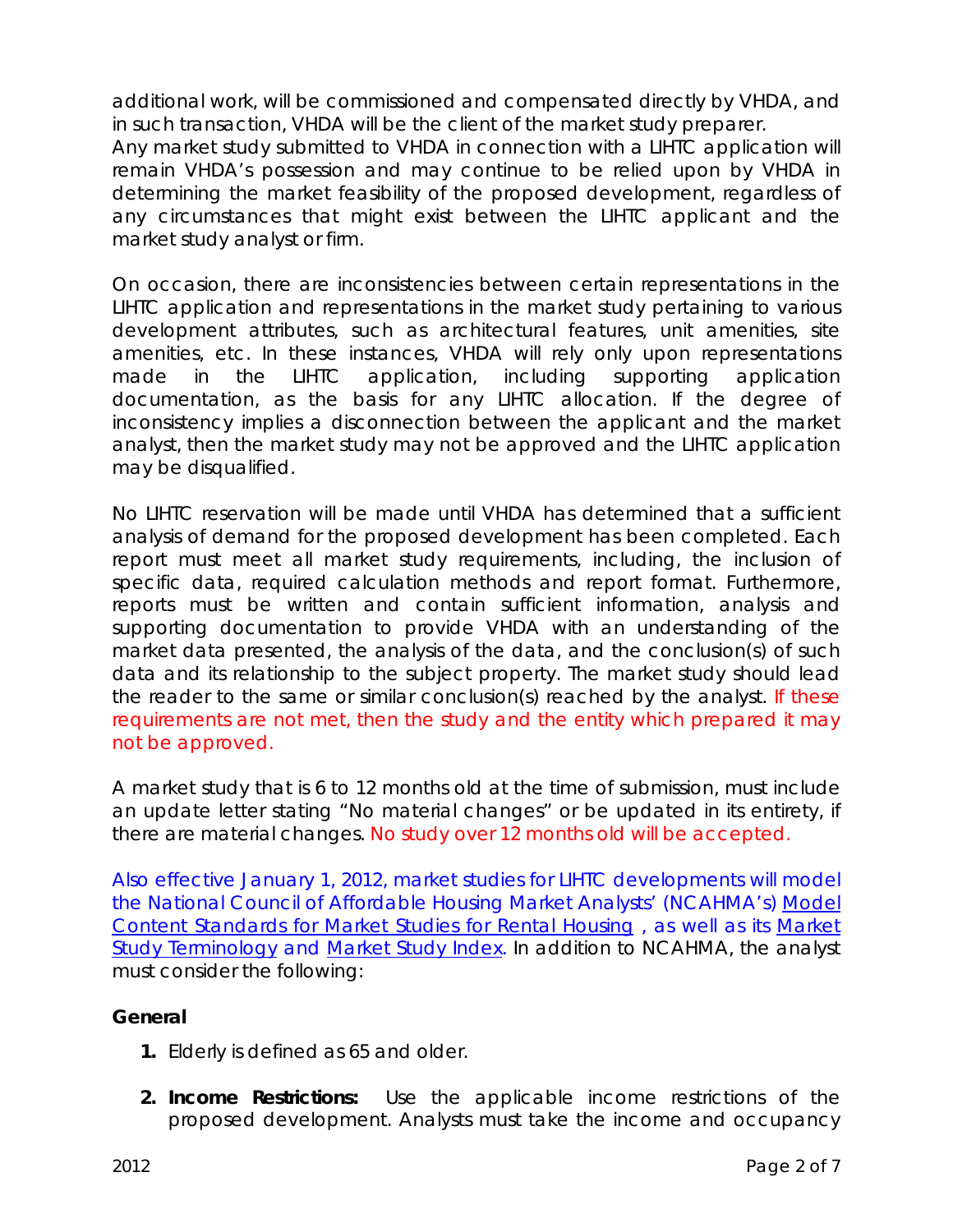restrictions indicated in the LIHTC application into account when estimating demand.

**3. Affordability:** Analysts should assume that family households are able to pay no more than **35%** of gross income towards total housing costs and that elderly households are able to pay no more than **40%** of gross income towards total housing costs. The demand analysis must clearly indicate the minimum and maximum income range for each targeted group.

For applicants proposing developments with Section 8 project-based rental assistance analysts should use the lesser of maximum allowable LIHTC rents or proposed rents based on income targeting indicated in the application in determining affordability.

For applicants proposing developments with market rate units, the analyst must make a reasonable determination of a maximum income level beyond which a household would not likely be a participant in the rental housing market. Assumptions used in making this determination must be clearly stated in the report.

## **NCAHMA Section B: Project Description**

In addition to NCAHMA requirements under this section, the analyst must discuss:

- 1. Construction Type New Construction, Rehabilitation, Adaptive Reuse
- 2. Occupancy Type Family, Elderly
- 3. Special Needs Population if applicable
- 4. Number of Buildings
- 5. Number of Stories
- 6. Structure Type Garden Apartments, Townhouse
- 7. Indicate If The Proposal Is A Scattered Site Development
- 8. Site amenities of one phase of a development cannot be included as amenities in subsequent phases of a development.

#### **NCAHMA Section C: Location and Market Area Definition**

In addition to NCAHMA requirements under this section, the analyst must consider:

- 1. All sites in a scattered site development must be within the boundaries of the primary market area.
- 2. Primary market areas are prohibited from being defined using concentric rings.
- 3. Secondary and tertiary markets are strongly discouraged for purposes of calculating demand. If used, the analyst must provide detailed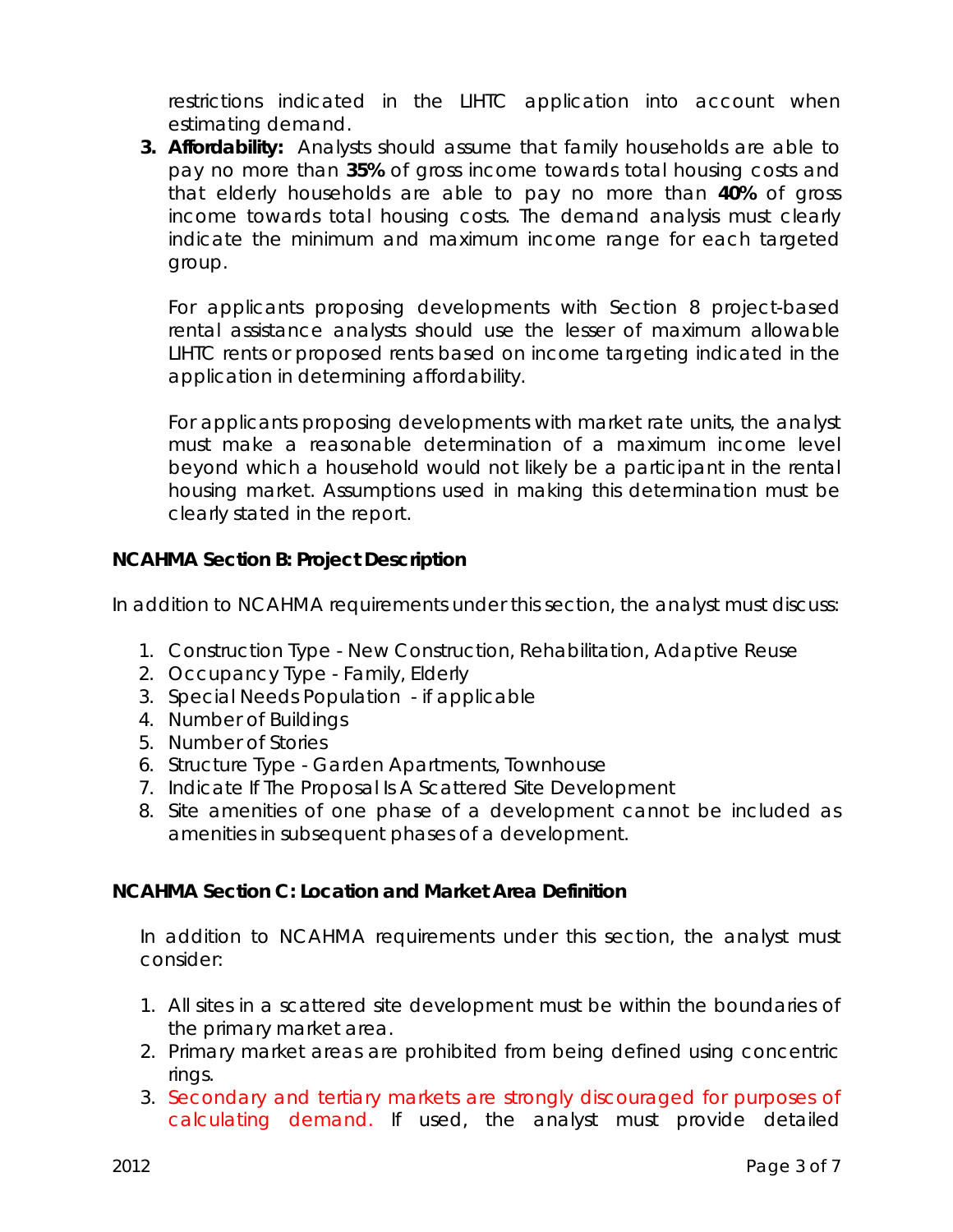explanation of reasoning and source of demand. This will be closely scrutinized by VHDA staff.

- 4. Analysts are encouraged to be conservative in defining the primary market area.
- 5. Primary market areas deemed to be inappropriate by VHDA will cause the market study/analyst to be rejected, and may cause the application to be disqualified.

### **NCAHMA Section E: Demographic Characteristics**

In addition to NCAHMA requirements under this section, the analyst must discuss:

- 1. The number of owner and renter household (if appropriate, breakout by elderly/non-elderly)
- 2. Households by income (if elderly development, indicate income distribution of elderly households only)
- 3. Renter households by number of persons in the household

## **NCAHMA Section F: Competitive Environment**

- 1. In addition to NCAHMA requirements under this section, the analyst must consider the following:
- 2. All LIHTC developments located within the primary market area must be included in the analysis.
- 3. Proposed rural developments for which a sufficient number of comparables does not exist, the analyst must select at least three (3) developments in adjacent localities with similar characteristics to be included in the analysis.
- 4. Family and elderly developments should not be considered as competitive with each other.

## **NCAHMA Section G: Analysis/Conclusions**

In addition to NCAHMA requirements under this section, the analyst must discuss:

**Demand from New Rental Households**: In instances where a significant number of proposed units (more than 20%) are comprised on 3BR and 4BR units, the analyst must refine the analysis by factoring in the number of large households, typically four or more persons. Failure to account for this may result in overstated demand.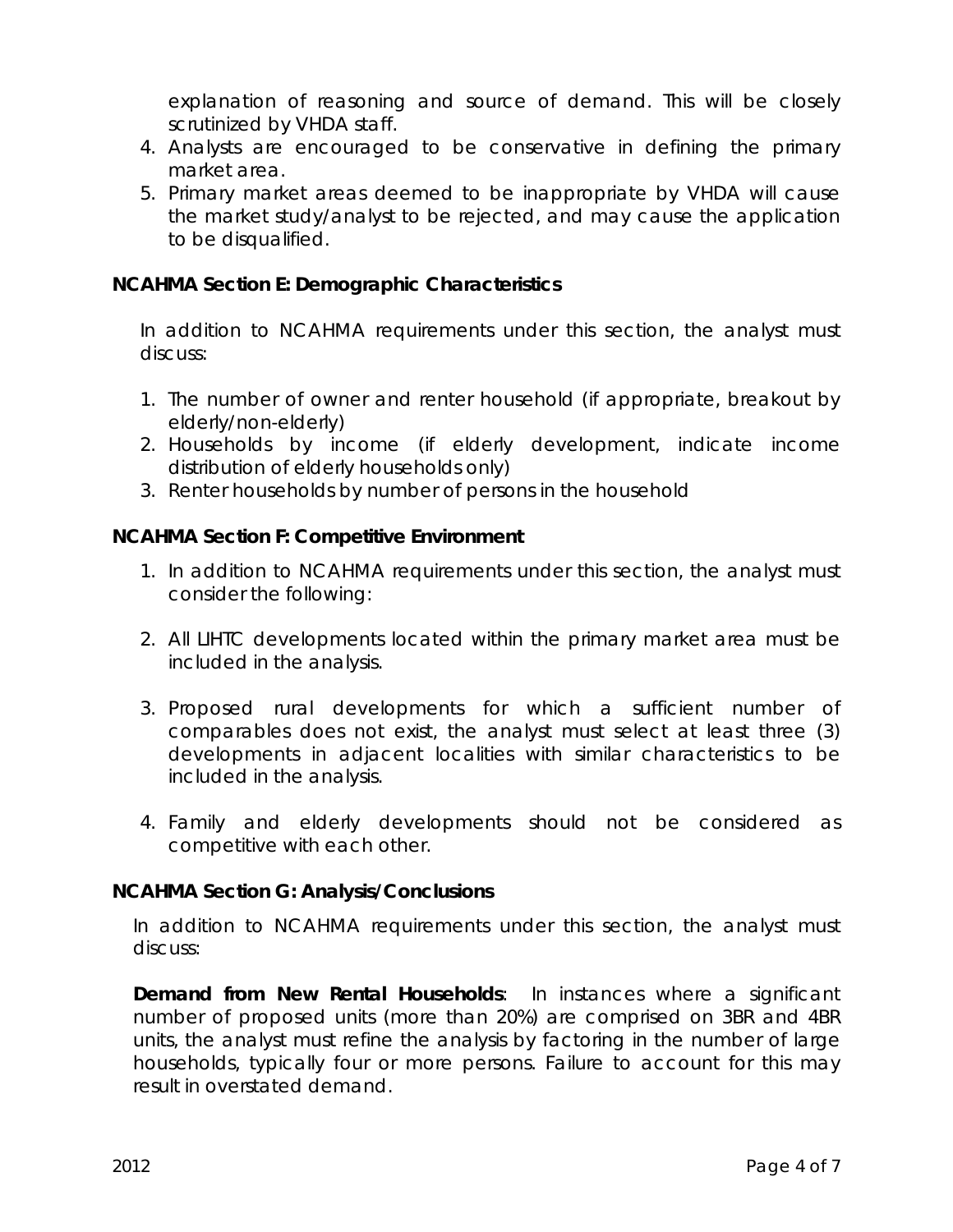**Demand from Existing Households**: The sum of demand from rental household growth and demand from all components of existing households will constitute **Total Demand**.

- **Rent over-burdened households**, if any, within the age group, income group and renters targeted for the proposed development. 'Over-burdened' is defined by VHDA as households paying more than 35% of gross income (40% if elderly) for gross rent. Analysts are encouraged to be conservative in this regard.
- **Households in substandard housing** (i.e. overcrowded and/or lack of plumbing): Must be age and income group appropriate. Analysts must use their knowledge of the market area and the proposed development to determine if demand from this source is realistic. Analysts are encouraged to be conservative in this regard.
- **Elderly homeowners likely to convert to rental housing**: This component may not comprise more than 20% of total demand. The analyst must provide a narrative describing how these numbers were derived. Analysts are encouraged to be conservative in this regard.
- **Existing qualifying tenants likely to remain after renovation**: This component of demand applies only to existing developments undergoing rehabilitation.

**Net Demand Methodology**: Analysts are required to use net demand in calculating capture rates and the absorption period. Net demand should be determined by subtracting the supply of vacant comparable units in the PMA, completed or pipeline, from total demand. Vacancies in developments placed in service that have not yet reached stabilized occupancy (95%) must also be included in supply.

Demand, Supply, Net Demand and Total Absorption Period should be indicated in the following format: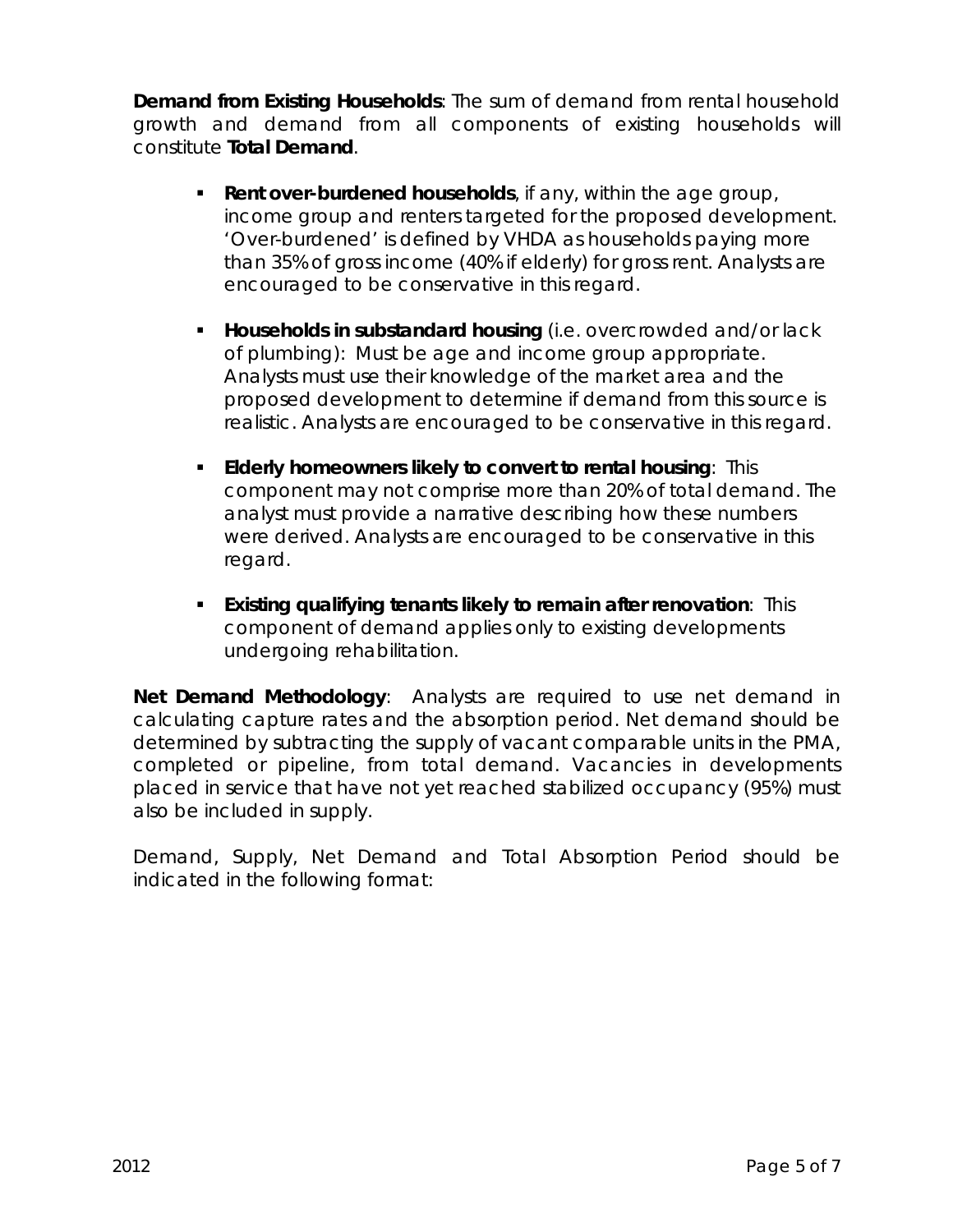|                              | Up to 40%    | Up to 50%    | Up to 60%    | Market Rate  |
|------------------------------|--------------|--------------|--------------|--------------|
| Income                       | (min. income | (min. income | (min. income | (min. income |
| Restrictions                 | to max.      | to max.      | to max.      | to max.      |
|                              | income)      | income)      | income)      | income)      |
| <b>New Rental Households</b> |              |              |              |              |
| $(+)$                        |              |              |              |              |
| <b>Existing Households -</b> |              |              |              |              |
| Overburdened                 |              |              |              |              |
| $(+)$                        |              |              |              |              |
| <b>Existing Households -</b> |              |              |              |              |
| Substandard Housing          |              |              |              |              |
| $(+)$                        |              |              |              |              |
| <b>Elderly Households -</b>  |              |              |              |              |
| Likely to Convert to         |              |              |              |              |
| Rental Housing               |              |              |              |              |
| $(+)$                        |              |              |              |              |
| <b>Existing Qualifying</b>   |              |              |              |              |
| Tenants - to Remain          |              |              |              |              |
| <b>After Renovation</b>      |              |              |              |              |
| <b>TOTAL DEMAND</b>          |              |              |              |              |
| $\left( -\right)$            |              |              |              |              |
| Supply (includes directly    |              |              |              |              |
| comparable vacant            |              |              |              |              |
| Units completed or in        |              |              |              |              |
| pipeline in PMA)             |              |              |              |              |
| <b>NET DEMAND</b>            |              |              |              |              |
|                              |              |              |              |              |
| <b>ABSORPTION PERIOD</b>     |              |              |              |              |

In addition to the above statement of Net Demand, the analyst is free to state other measures of demand in the body of the report. These statements must be fully explained as to where such demand is being derived, i.e. pent-up demand, tertiary demand, or demand from existing tenants in other rental properties.

## **NCAHMA Section I: Other Requirements**

In addition to NCAHMA requirements under this section, the analyst must include and sign the following:

I affirm the following:

- 1. I have made a physical inspection of the site and market area.
- 2. The appropriate information has been used in the comprehensive evaluation of the need and demand for the proposed rental units.
- 3. To the best of my knowledge the market can support the demand shown in this study. I understand that any misrepresentation in this